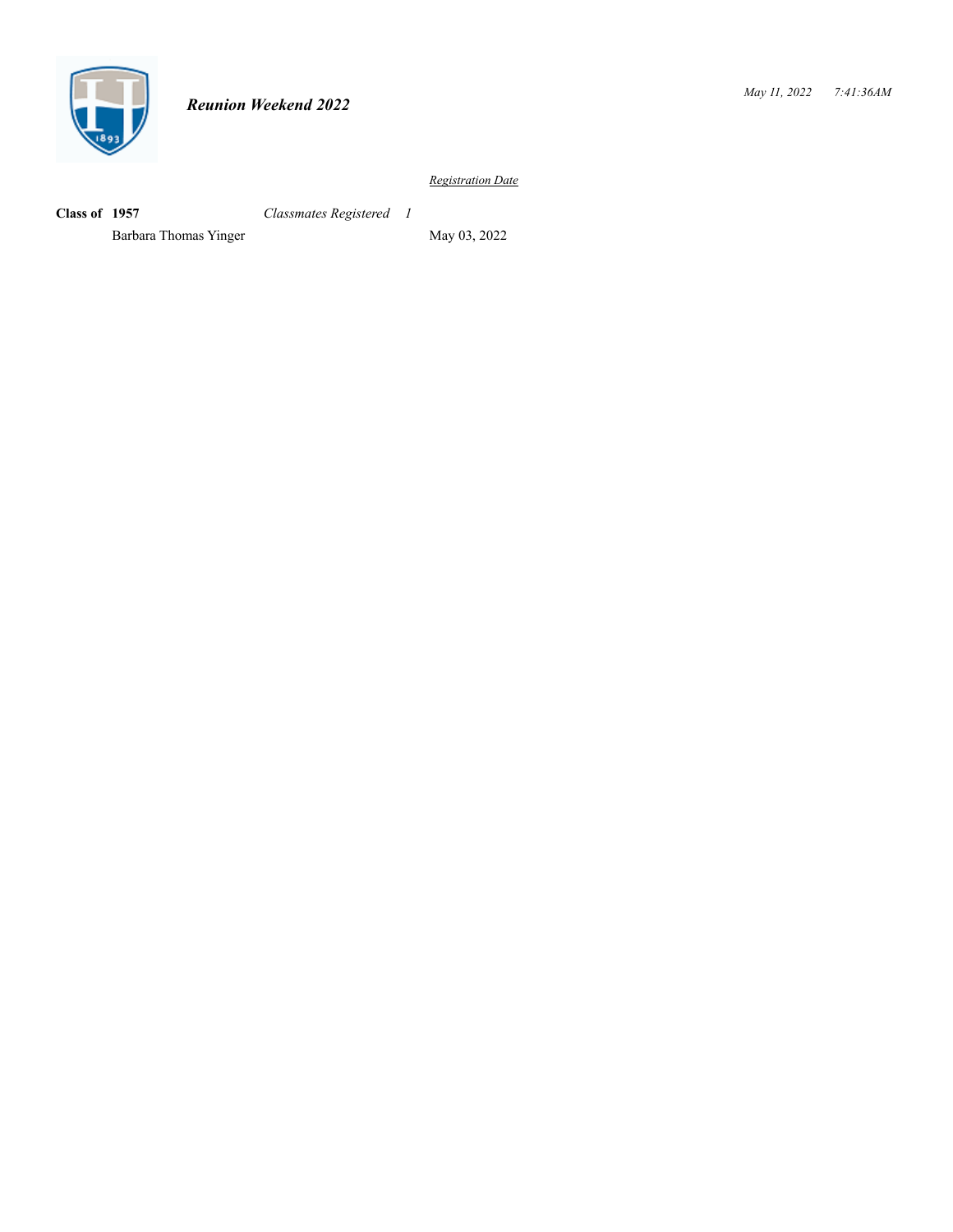

| Class of 1962 |                           | Classmates Registered 7 |                |
|---------------|---------------------------|-------------------------|----------------|
|               | Judith Hammond Blatchford |                         | April 29, 2022 |
|               | Jane Hoskins Bollman      |                         | April 29, 2022 |
|               | Ann Holmes Flatt          |                         | May 03, 2022   |
|               | Nancy Turner Heckscher    |                         | April 29, 2022 |
|               | Susan Shinnick Hossfeld   |                         | April 29, 2022 |
|               | Harriet Papst Hougland    |                         | May 03, 2022   |
|               | Sandra Warren Owens       |                         | April 29, 2022 |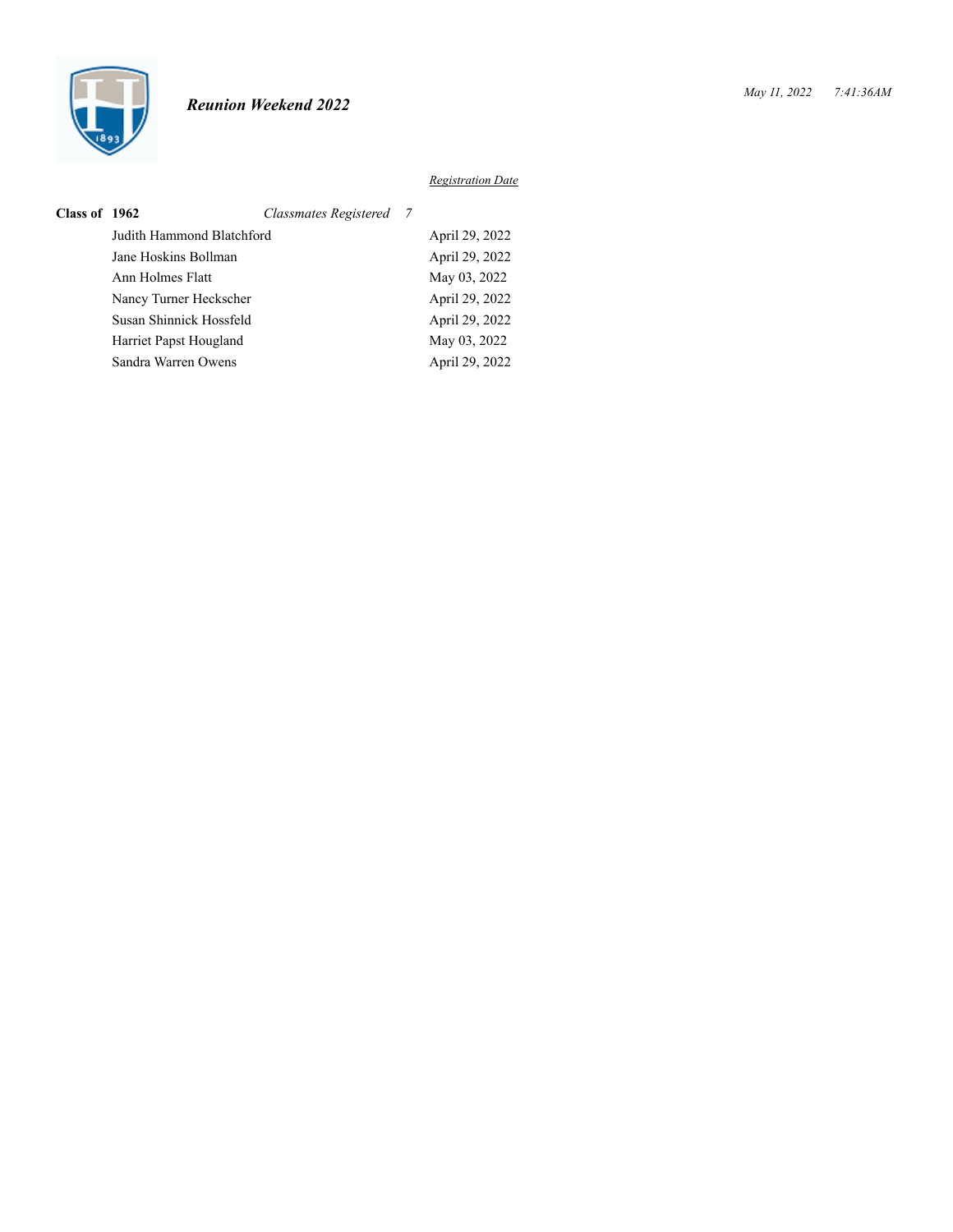

| Class of 1966 |                         | Classmates Registered 3 |              |
|---------------|-------------------------|-------------------------|--------------|
|               | Dottie Moore Byerly     |                         | May 09, 2022 |
|               | Cheryl Carlson Peyton   |                         | May 09, 2022 |
|               | Patricia Kehoe Tylander |                         | May 05, 2022 |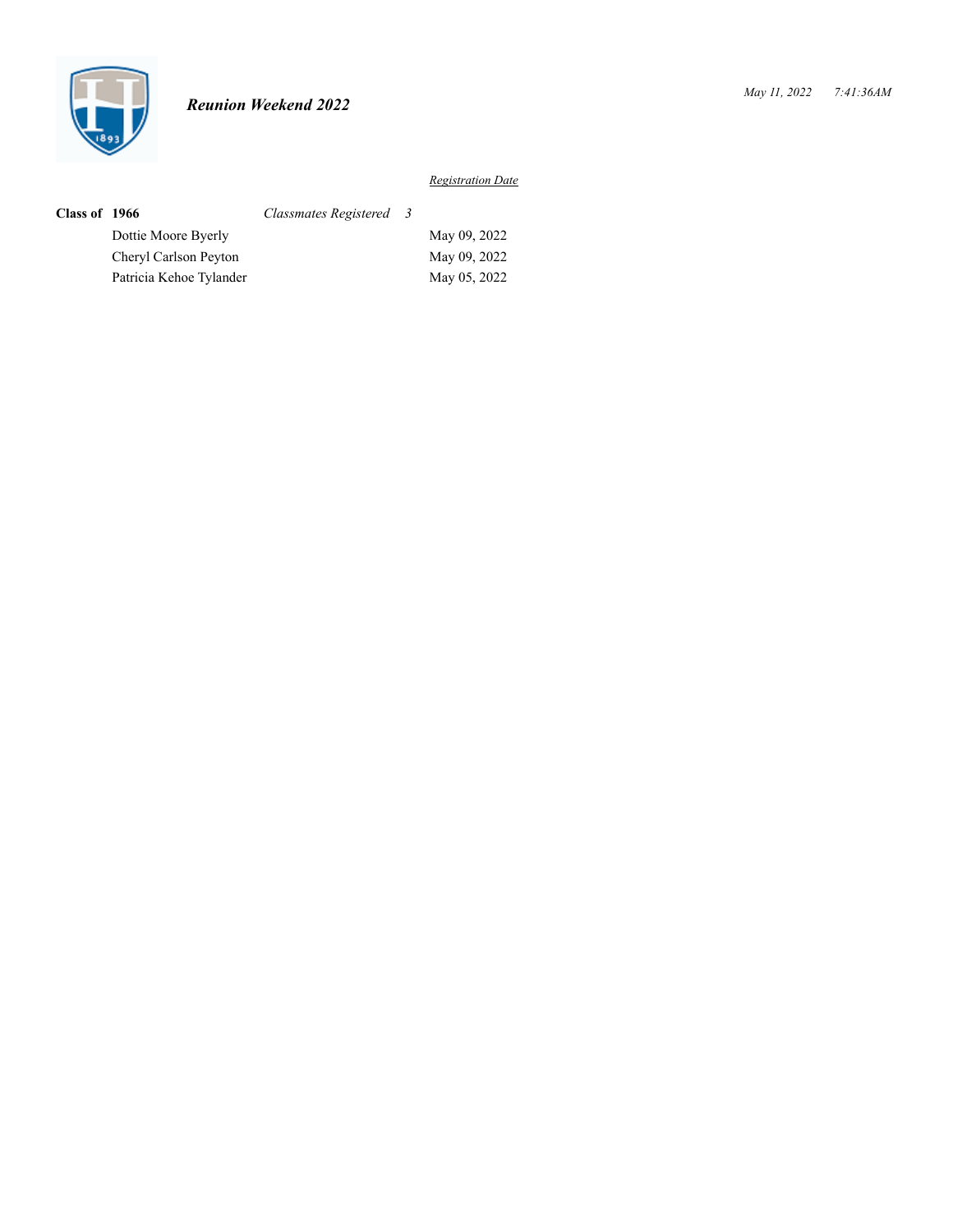

| Class of 1967 |                           | Classmates Registered 7 |                |
|---------------|---------------------------|-------------------------|----------------|
|               | Judith Lehman Ballinger   |                         | May 10, 2022   |
|               | M. Beth Costello Hobby    |                         | May 03, 2022   |
|               | Judith Donaldson Jefferis |                         | April 29, 2022 |
|               | Kristina Campbell Joyce   |                         | April 29, 2022 |
|               | Cheryl Wray Kirk          |                         | May 05, 2022   |
|               | May Mumma Ohman           |                         | May 03, 2022   |
|               | Barbara Jo Wood Spellman  |                         | April 29, 2022 |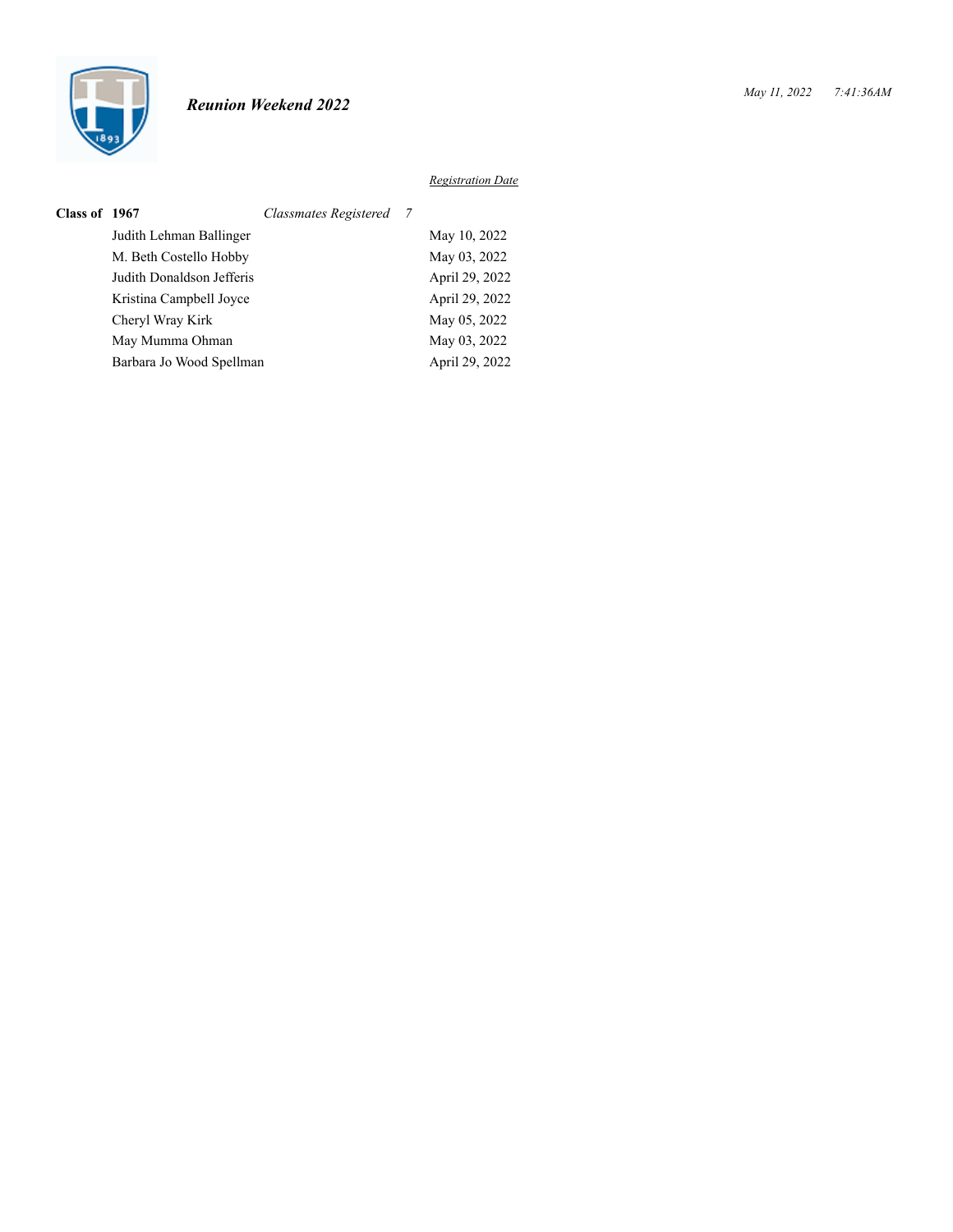

| Class of 1970 |                           | Classmates Registered 9 |                |
|---------------|---------------------------|-------------------------|----------------|
|               | Nancy Schneider Alder     |                         | April 29, 2022 |
|               | Linda J. Allan            |                         | May 05, 2022   |
|               | Marj Menchey Berkheimer   |                         | April 29, 2022 |
|               | Vickie Smith Diaz         |                         | May 06, 2022   |
|               | Margaret L. Frisk         |                         | April 25, 2022 |
|               | Elizabeth Houghton Fulmer |                         | April 29, 2022 |
|               | Susan Doucett Greenberg   |                         | May 05, 2022   |
|               | Margaret A. Muncie        |                         | May 05, 2022   |
|               | Ellen S. Sacks            |                         | May 02, 2022   |
|               |                           |                         |                |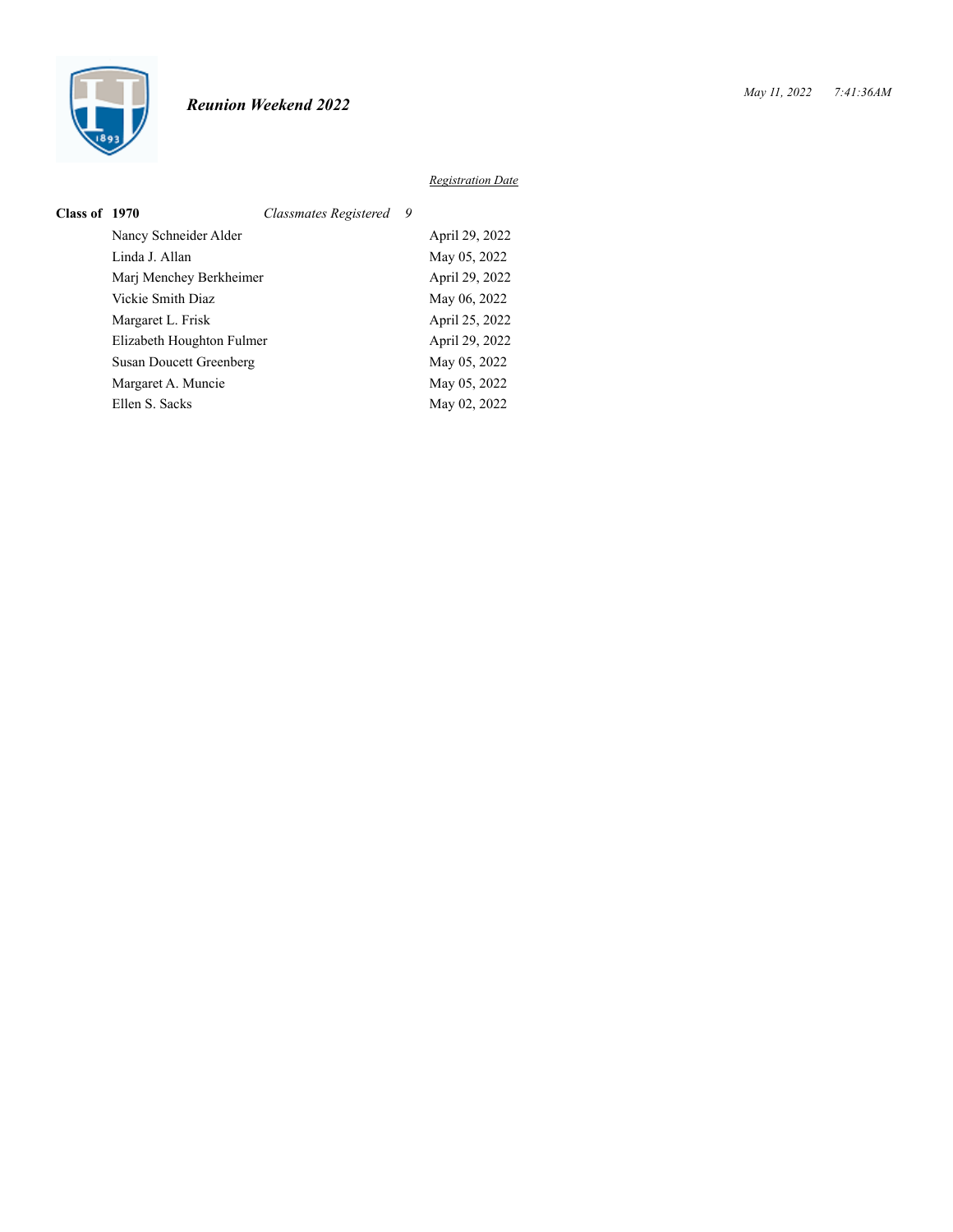

| Class of 1971 |                        | Classmates Registered | - 13 |                |
|---------------|------------------------|-----------------------|------|----------------|
|               | Diane Wooding Burgess  |                       |      | May 06, 2022   |
|               | Mary McMunigal Burland |                       |      | April 11, 2022 |
|               | Janice I. Butz         |                       |      | May 09, 2022   |
|               | Diane Kromer Donovan   |                       |      | April 13, 2022 |
|               | Janet Jacobsen LaHayne |                       |      | April 29, 2022 |
|               | Nancy L. Matthews      |                       |      | April 12, 2022 |
|               | Kathryn Nield          |                       |      | April 21, 2022 |
|               | Edith D. Purdie        |                       |      | May 05, 2022   |
|               | Jan Renn               |                       |      | May 10, 2022   |
|               | Cynthia Chabot Tencza  |                       |      | April 29, 2022 |
|               | L. Martha Thomas       |                       |      | April 25, 2022 |
|               | Janice Letts Utsch     |                       |      | April 21, 2022 |
|               | Sharon Brown Vejvoda   |                       |      | April 25, 2022 |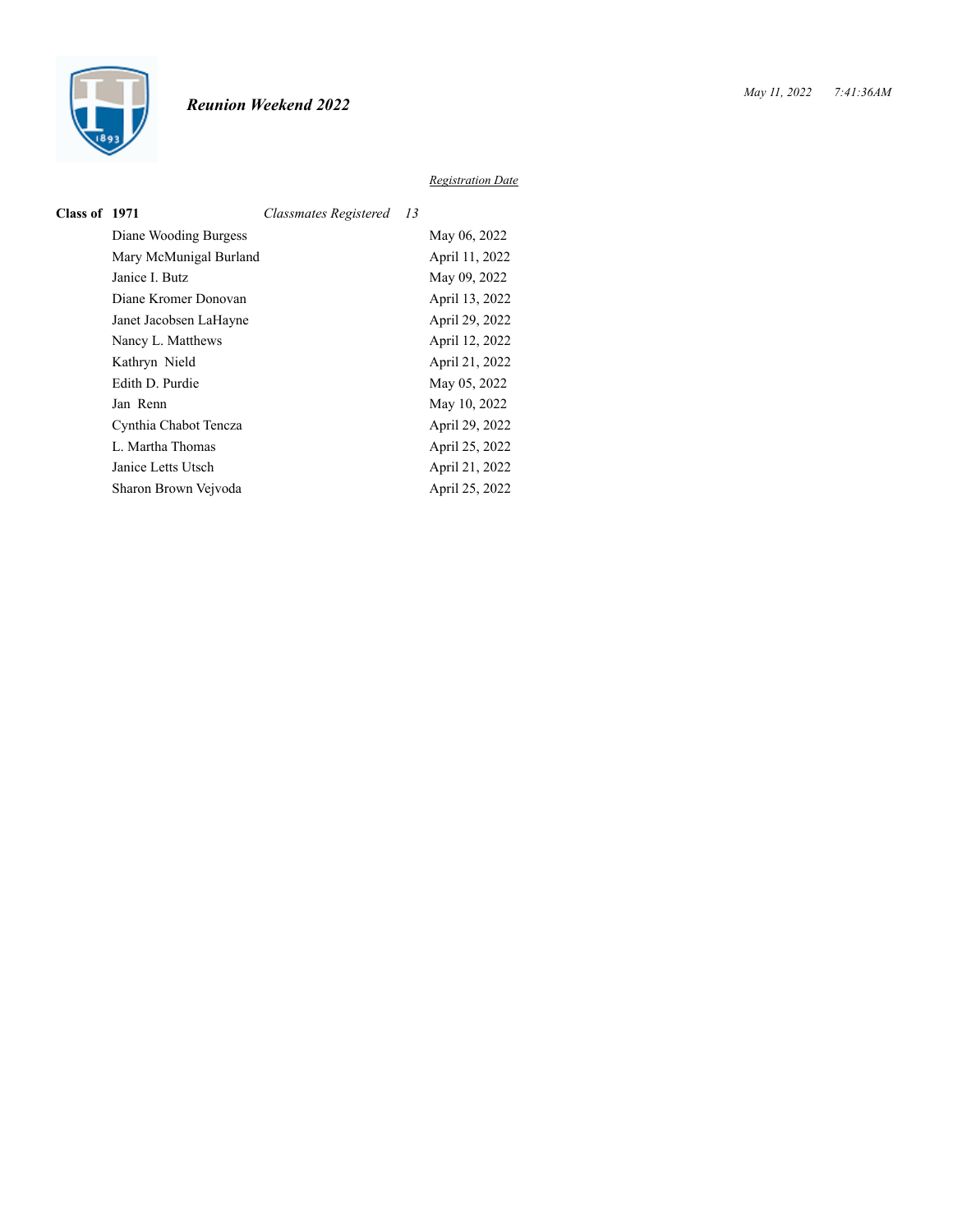

| Class of 1972 |                               | Classmates Registered 19 |                |
|---------------|-------------------------------|--------------------------|----------------|
|               | Kathleen Martin Belikoff      |                          | May 09, 2022   |
|               | Nancy Williams Bishop         |                          | May 02, 2022   |
|               | Jane Esselen Blocker          |                          | May 05, 2022   |
|               | Carol Schlosnagle Bradford    |                          | April 29, 2022 |
|               | Marsha Kraft Brick            |                          | May 09, 2022   |
|               | Linda A. Crites               |                          | April 29, 2022 |
|               | Carol Lipson Fivozinsky       |                          | April 26, 2022 |
|               | Linda Cumber Gifkins          |                          | May 02, 2022   |
|               | Virginia Procino Hartmann     |                          | May 03, 2022   |
|               | <b>Chrisse Butler Hassett</b> |                          | May 03, 2022   |
|               | Lucia Grabenstein Kline       |                          | May 10, 2022   |
|               | Susie Van Wert Loustaunau     |                          | May 06, 2022   |
|               | Sarah Sonne O'Donnell         |                          | May 10, 2022   |
|               | Helen-Mae Reisner             |                          | May 02, 2022   |
|               | Rebecca H. Riehl              |                          | May 02, 2022   |
|               | Martha Murray Robinson        |                          | May 06, 2022   |
|               | Ernestine Odoms Tilghman      |                          | May 05, 2022   |
|               | Deidre J. Wright              |                          | April 22, 2022 |
|               | Jane Hively Zarfoss           |                          | April 29, 2022 |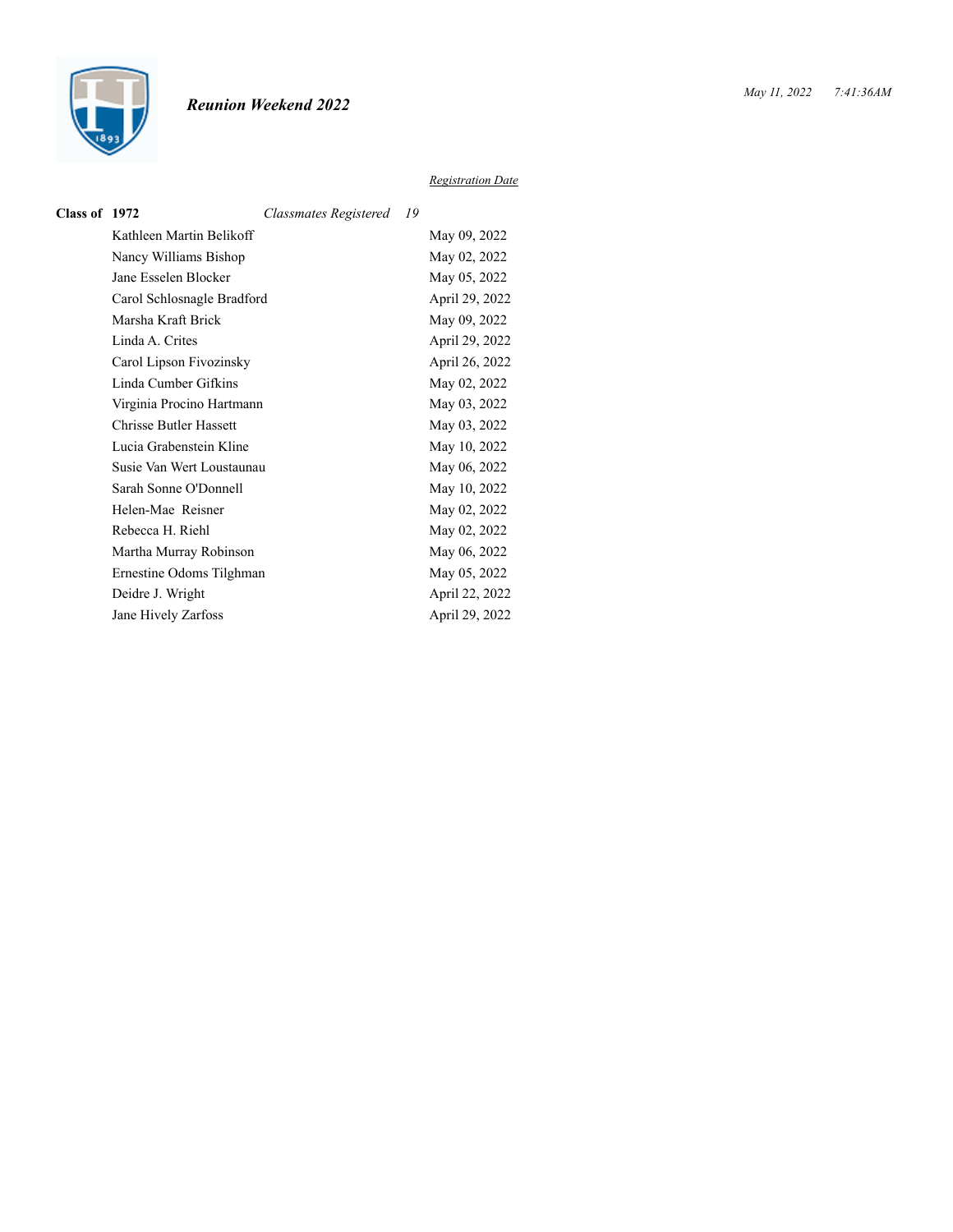

| Class of 1977 |                          | Classmates Registered 3 |                |
|---------------|--------------------------|-------------------------|----------------|
|               | Elizabeth Anderson Comer |                         | April 21, 2022 |
|               | Ann Nicodemus Thompson   |                         | May 05, 2022   |
|               | Kathleen Weslock         |                         | May 03, 2022   |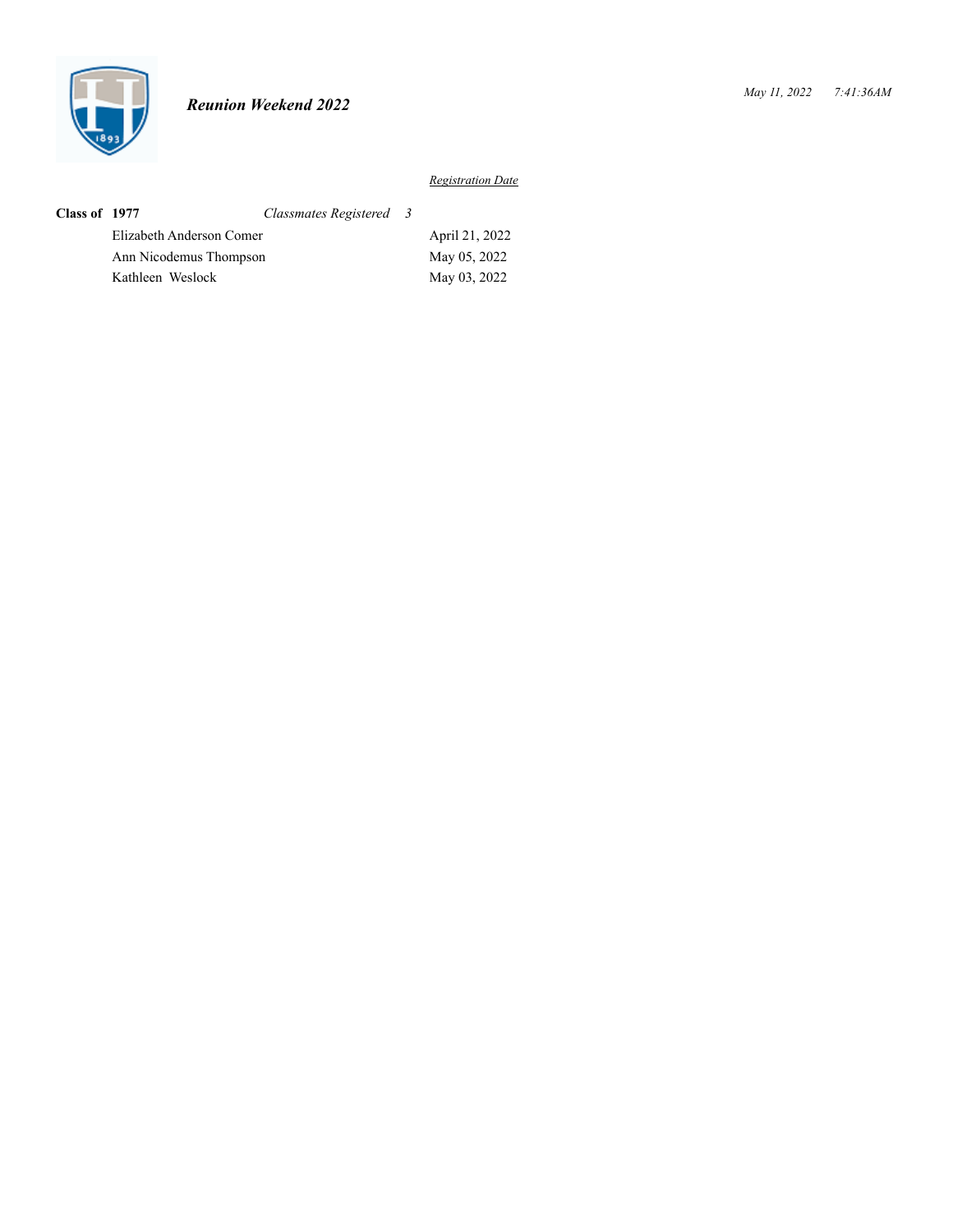

| Class of 1981 |                       | Classmates Registered 3 |              |
|---------------|-----------------------|-------------------------|--------------|
|               | Mary Thompson Calhoun |                         | May 05, 2022 |
|               | Nancy E. Gillece      |                         | May 04, 2022 |
|               | Malinda B. Small      |                         | May 10, 2022 |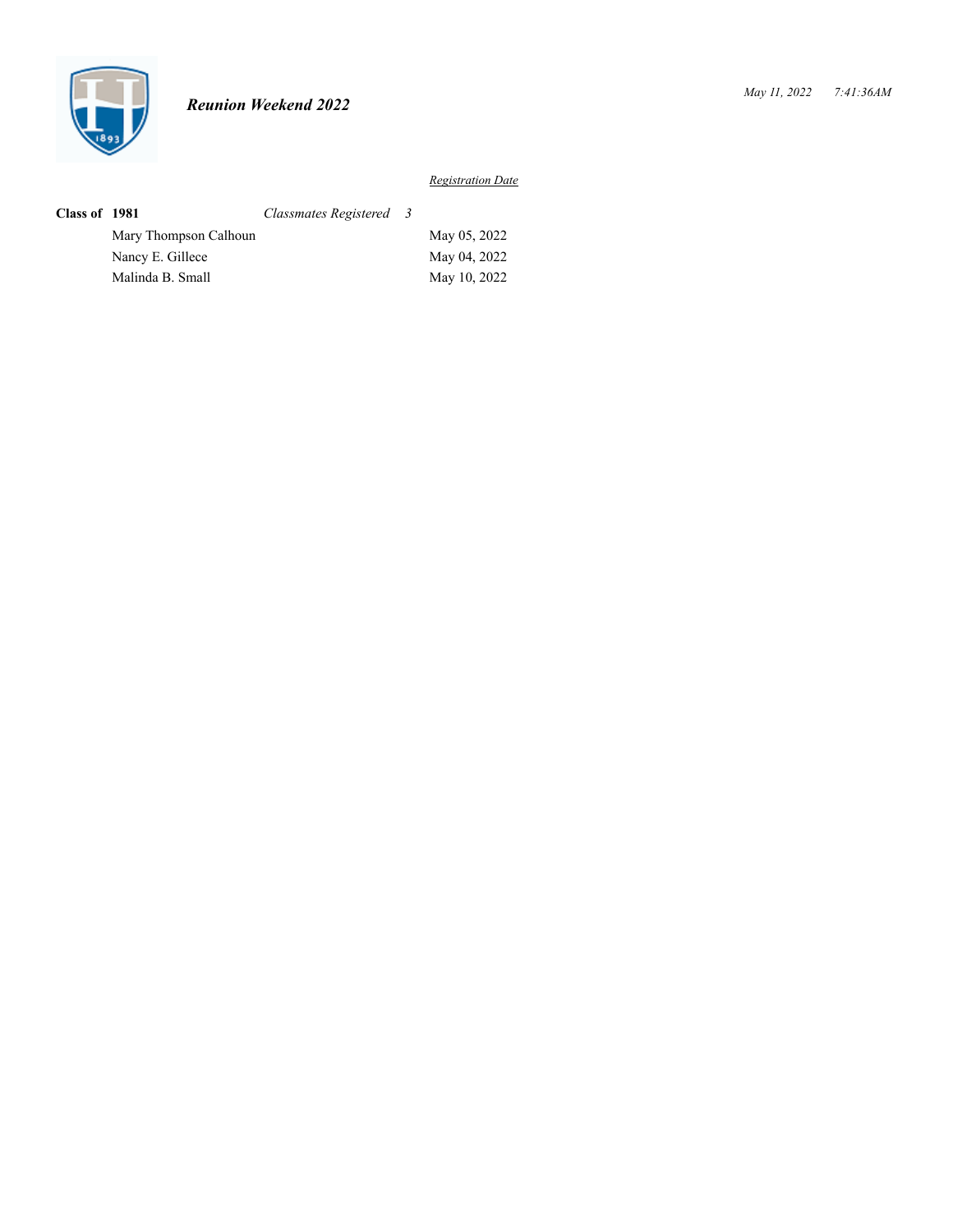

| Class of 1982 |                         | Classmates Registered 7 |              |
|---------------|-------------------------|-------------------------|--------------|
|               | Glynnis Edwards Cowdery |                         | May 05, 2022 |
|               | Christine B. Fitzgerald |                         | May 09, 2022 |
|               | Stephanie Sears Frick   |                         | May 06, 2022 |
|               | Helen Rozsics Kerr      |                         | May 09, 2022 |
|               | Margaret Brown McGinn   |                         | May 05, 2022 |
|               | D'Ann White Van Meter   |                         | May 05, 2022 |
|               | Jacquelyn McDaniel West |                         | May 05, 2022 |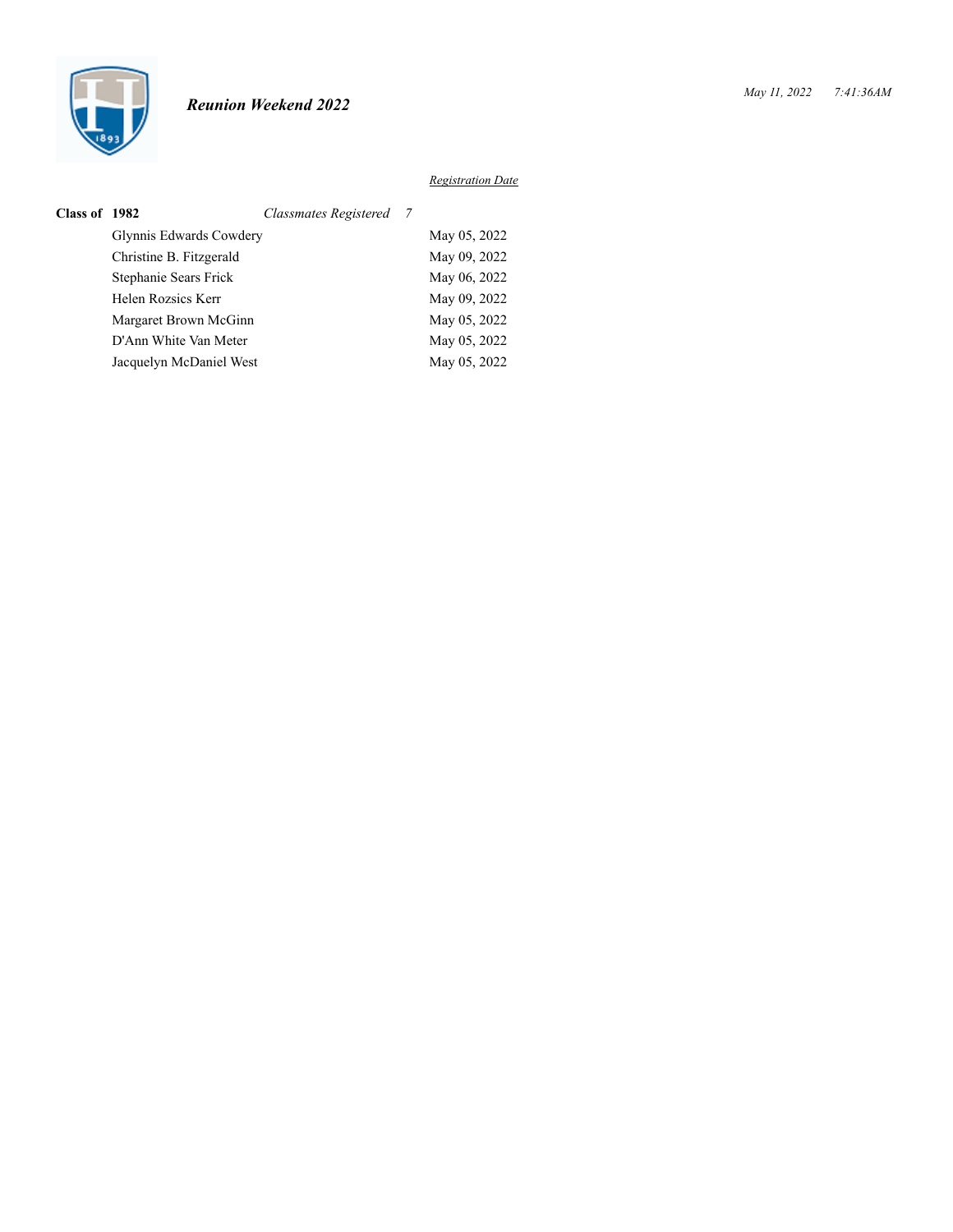

**Class of 1986** *Classmates Registered 1*

Karen Dotterer White April 25, 2022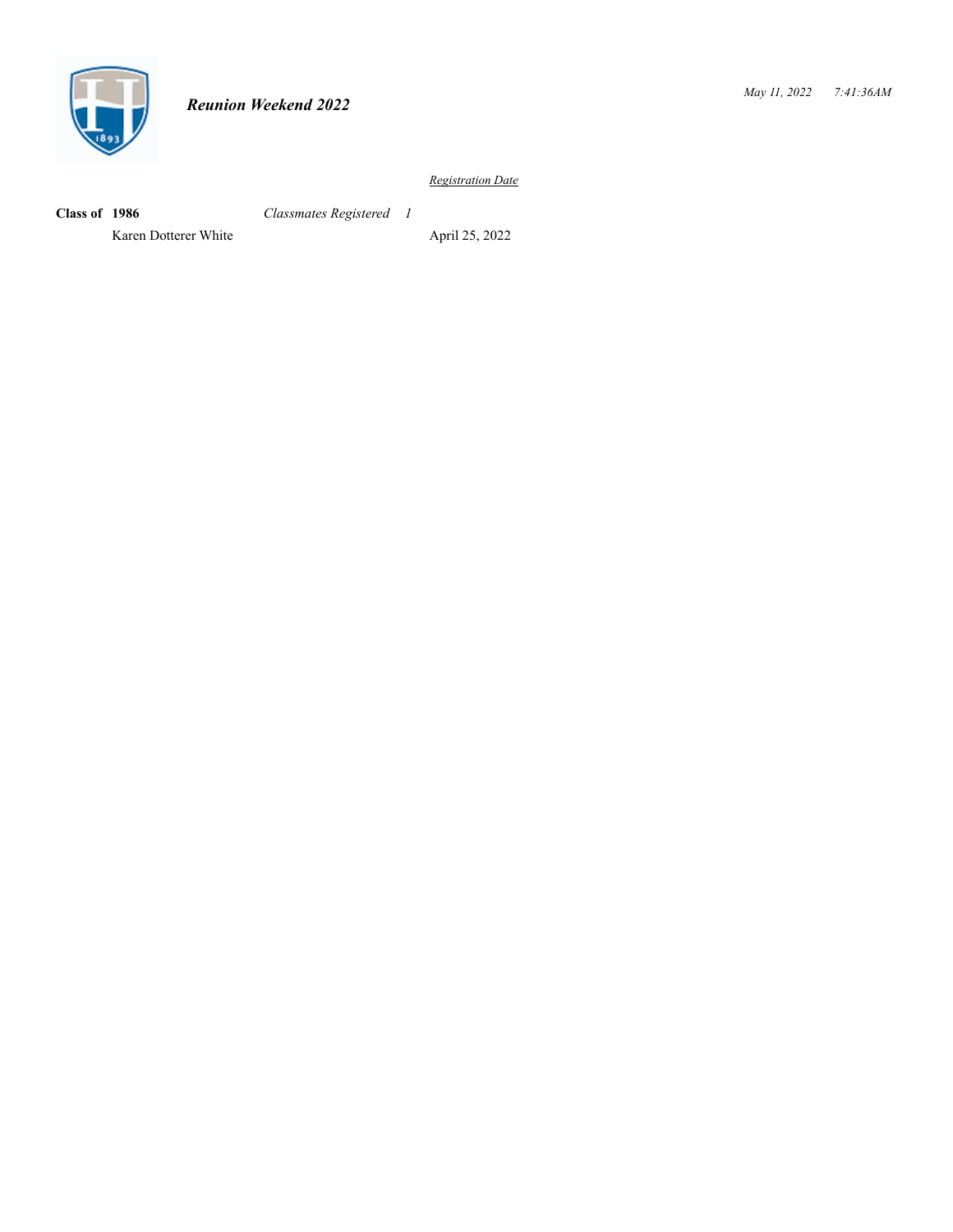

**Class of 1987** *Classmates Registered 1*

Catherine Manning May 02, 2022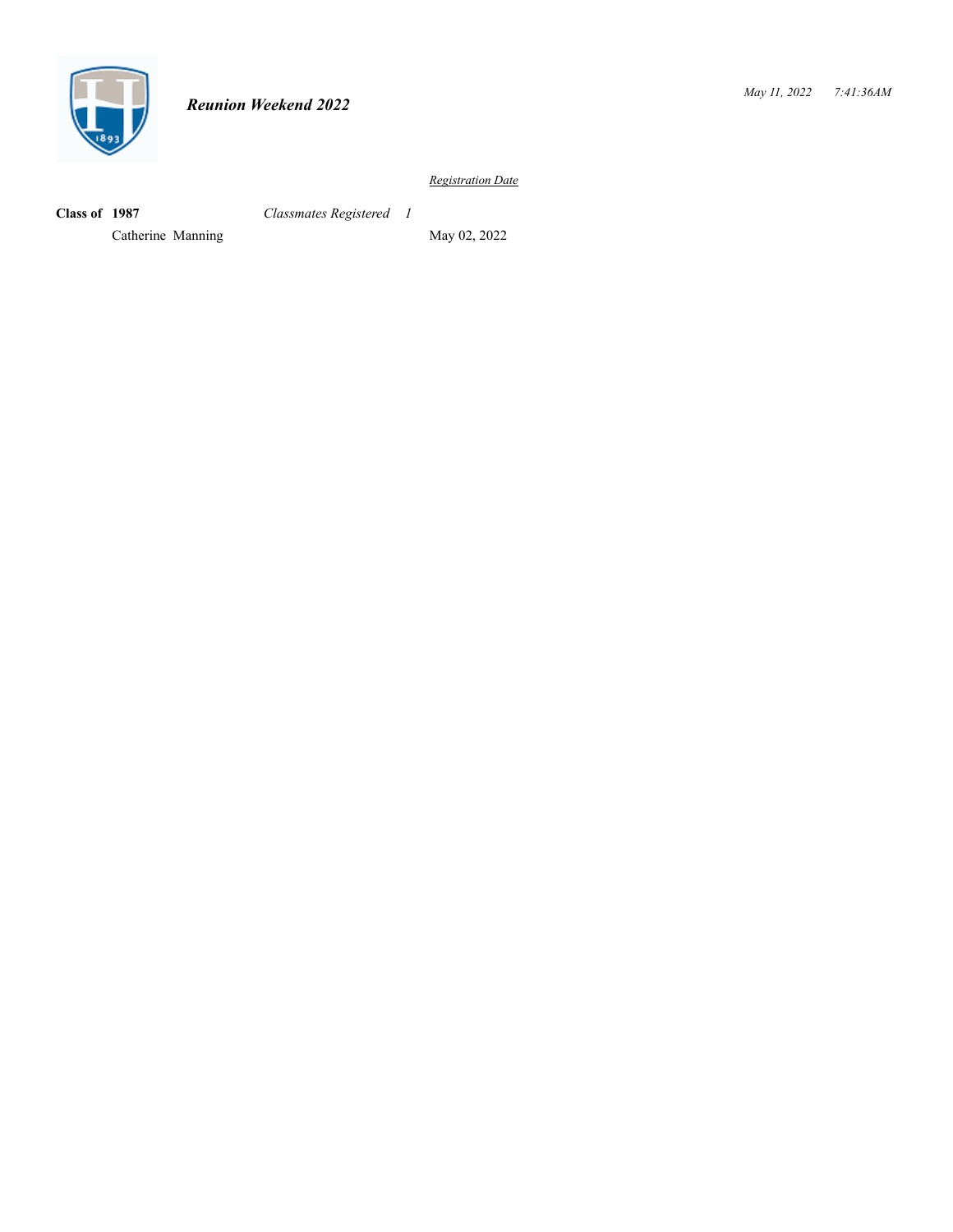

**Class of 1988** *Classmates Registered 1*

Diane L. Beers April 25, 2022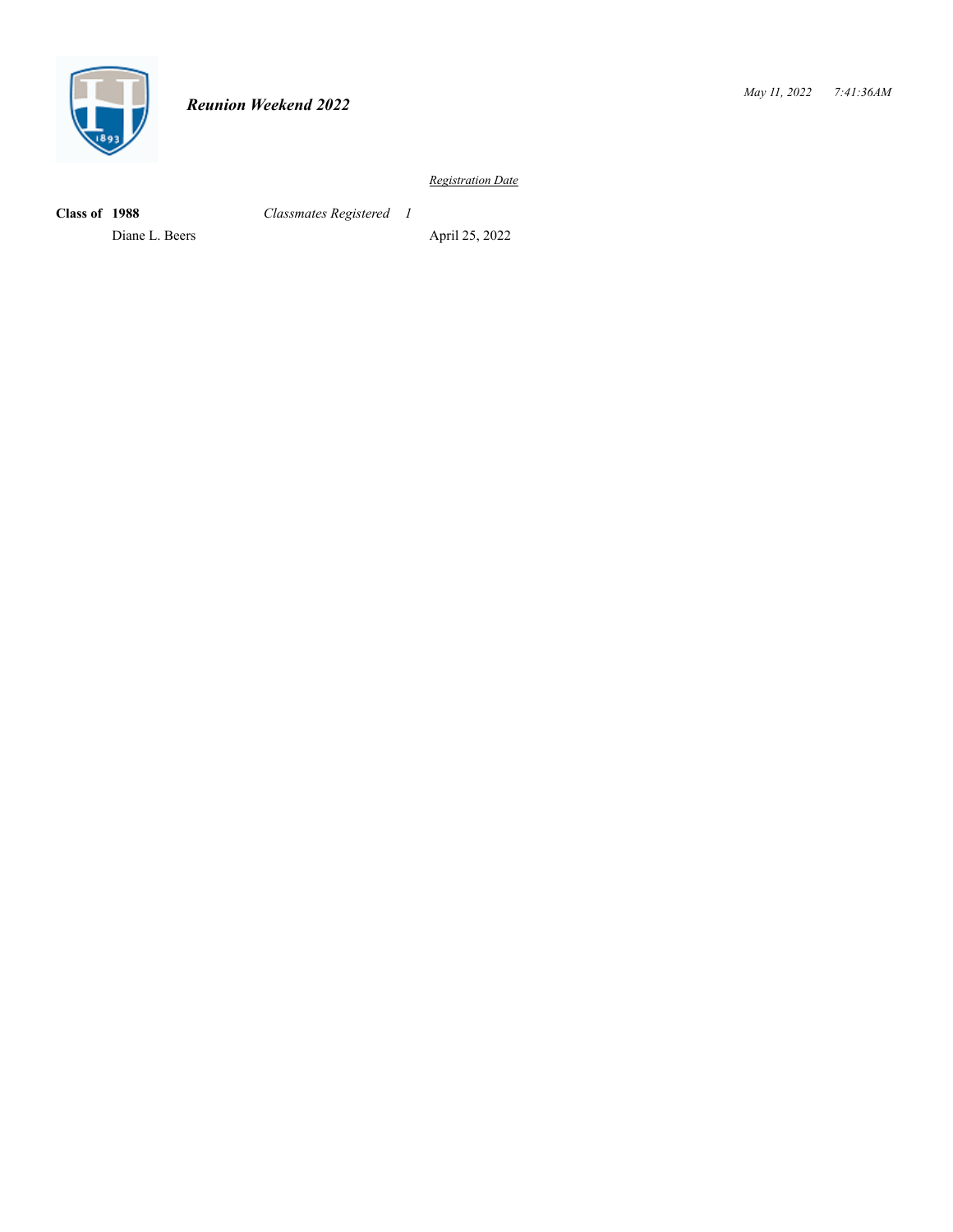

**Class of 1991** *Classmates Registered 1*

Kimberly E. Meek April 19, 2022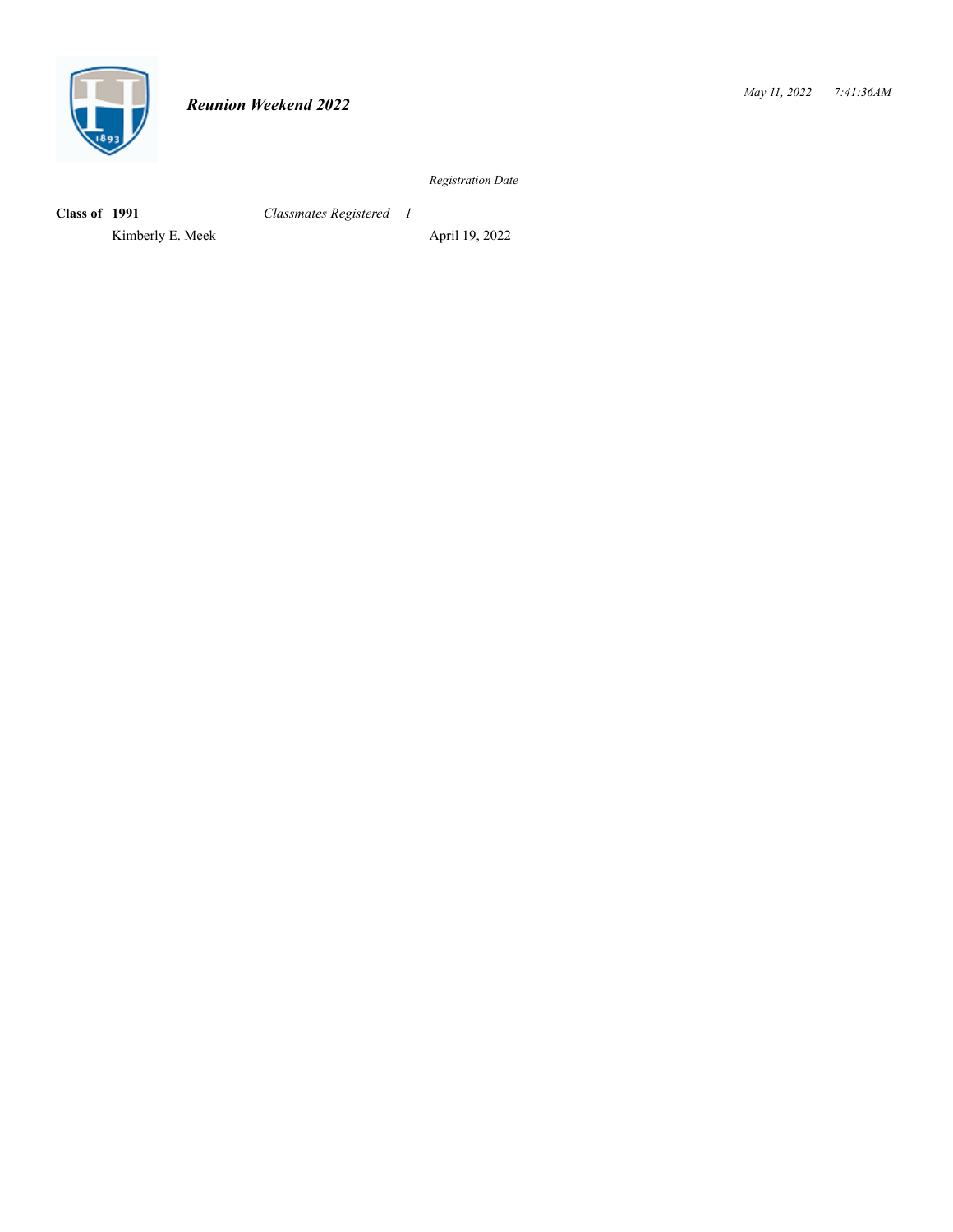

| <b>Class of 1992</b> |                          | Classmates Registered 4 |                |
|----------------------|--------------------------|-------------------------|----------------|
|                      | Desiree A. Anspach       |                         | May 03, 2022   |
|                      | Heather A. McCarthy      |                         | April 19, 2022 |
|                      | Christine Grammes Smith  |                         | April 29, 2022 |
|                      | Mary Pearl Von Witzleben |                         | April 22, 2022 |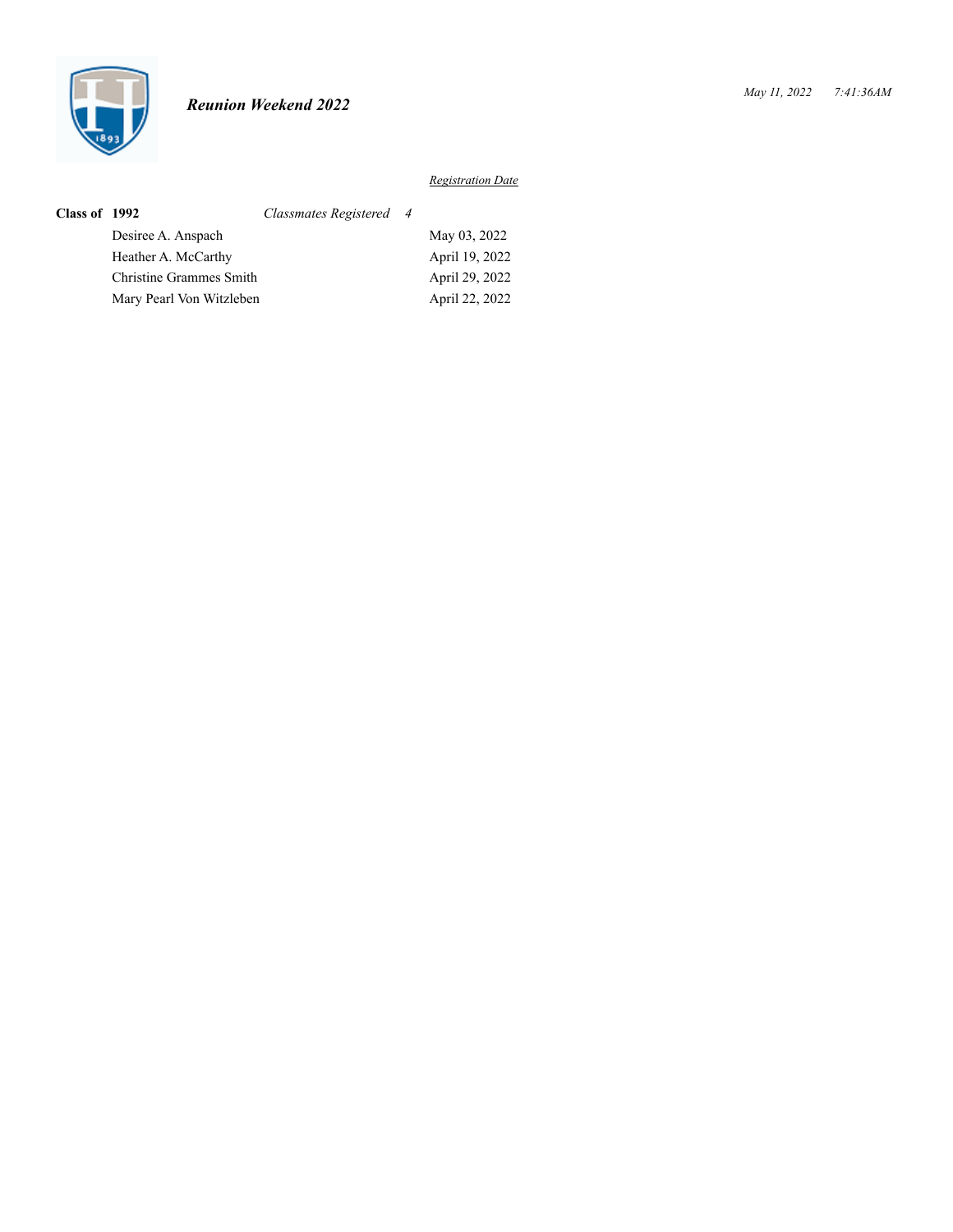

| Class of 2002 |                          | Classmates Registered 2 |                |
|---------------|--------------------------|-------------------------|----------------|
|               | Rebecca A. Donoghue-Rick |                         | April 19, 2022 |
|               | Asheley Frere Walters    |                         | April 11, 2022 |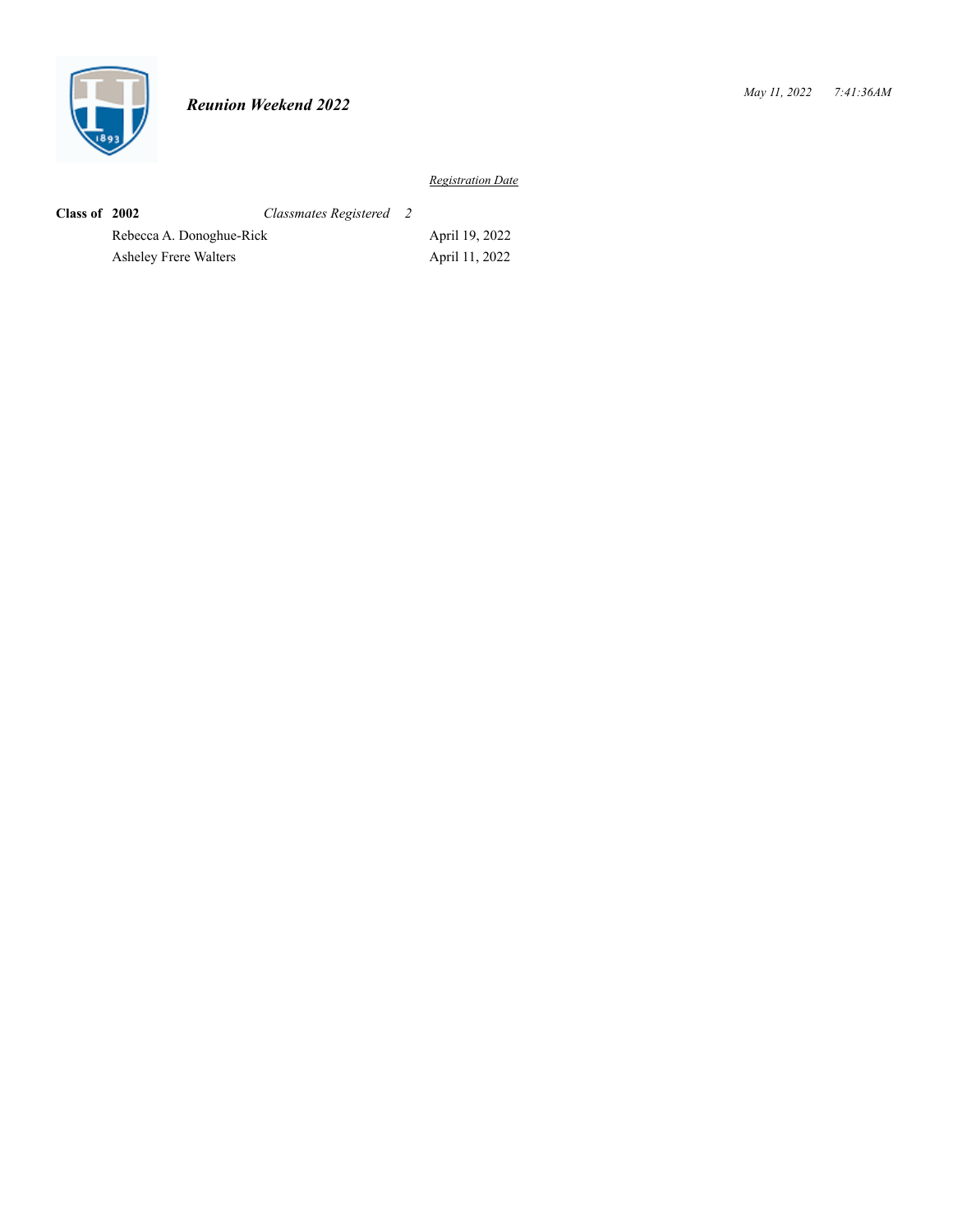

**Class of 2004** *Classmates Registered 1*

Krista A. Schaffert April 22, 2022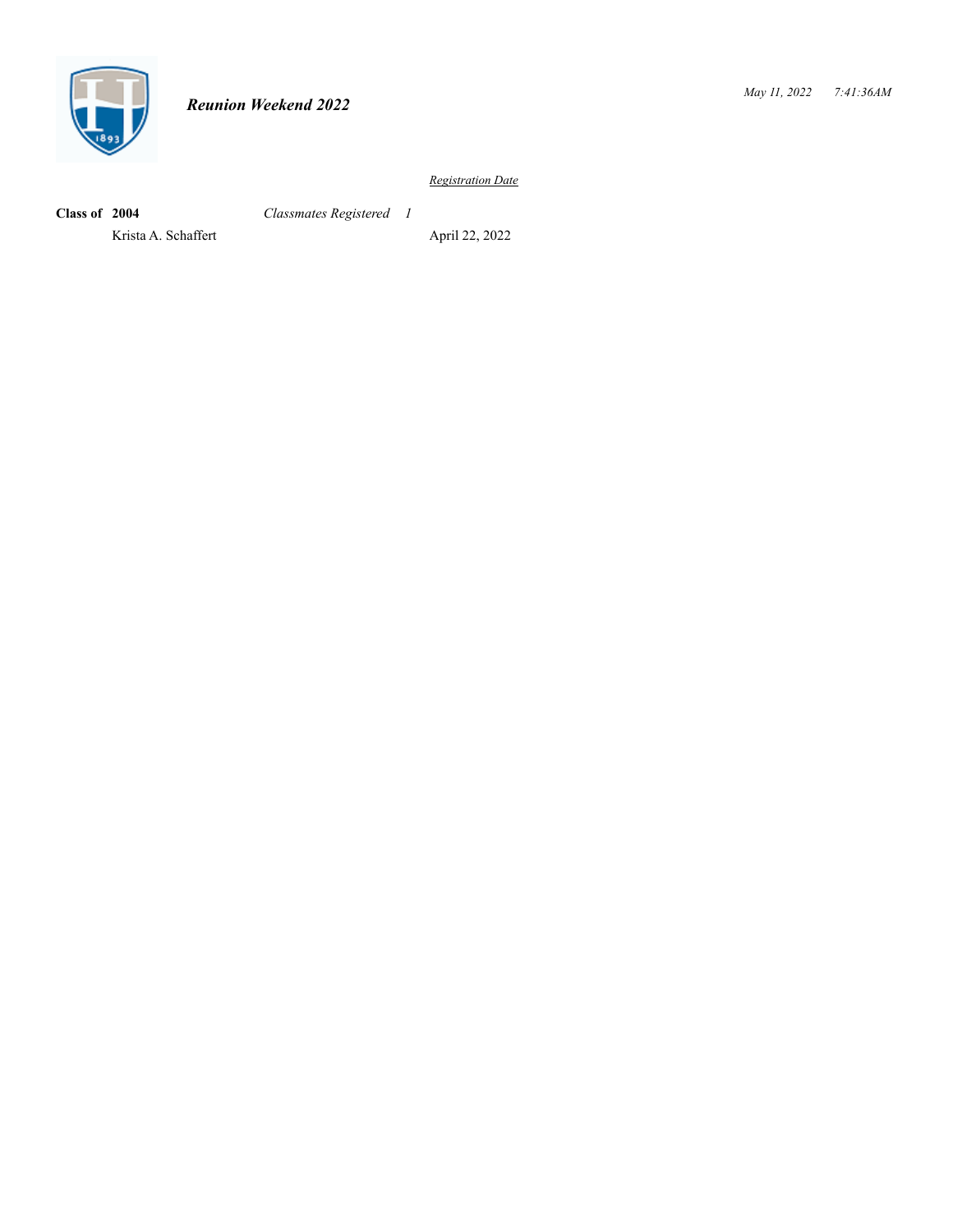

| Class of 2006 |                     | Classmates Registered 2 |                |
|---------------|---------------------|-------------------------|----------------|
|               | Amanda J. Reinken   |                         | April 19, 2022 |
|               | Catrina Cecil Wiles |                         | April 19, 2022 |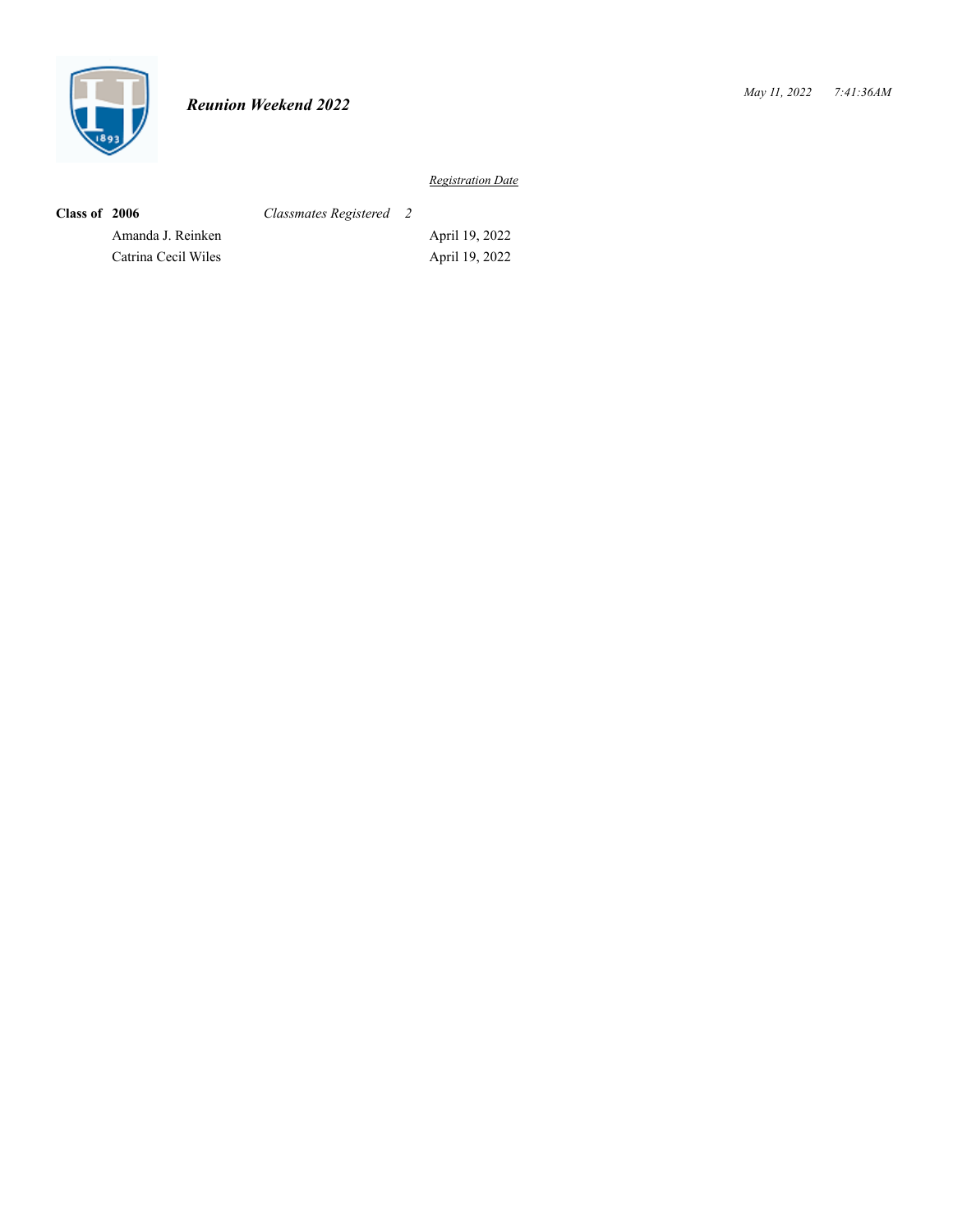

| Class of 2007 |                            | Classmates Registered 5 |              |
|---------------|----------------------------|-------------------------|--------------|
|               | Kathryn E. Chick           |                         | May 10, 2022 |
|               | Rebecca R. Dupont          |                         | May 10, 2022 |
|               | Chelsea K. Henkel          |                         | May 05, 2022 |
|               | Natalie M. McVeigh         |                         | May 10, 2022 |
|               | Ashley O. Peddicord-Austin |                         | May 05, 2022 |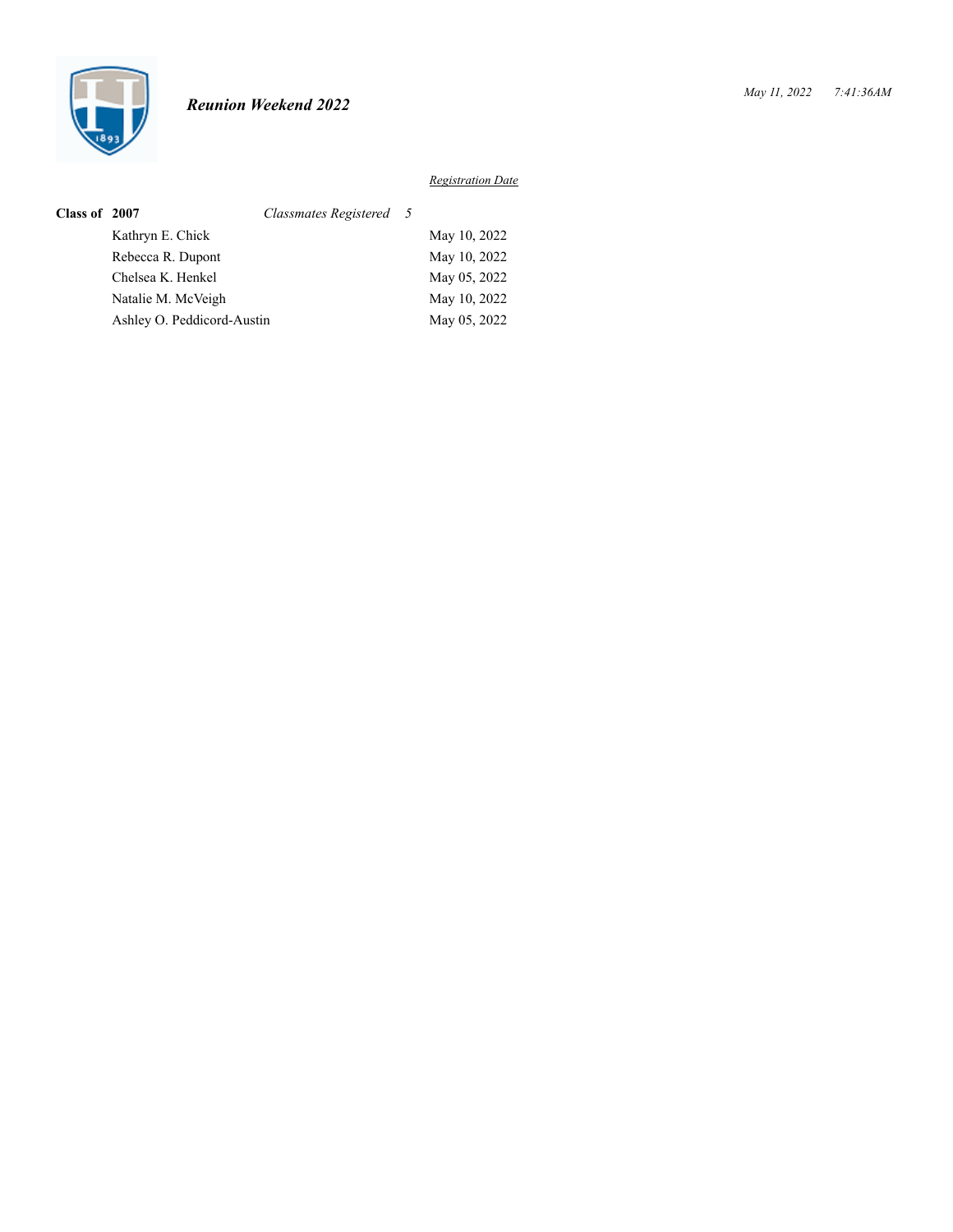

**Class of 2009** *Classmates Registered 1*

Katelyn J. Vaughan April 27, 2022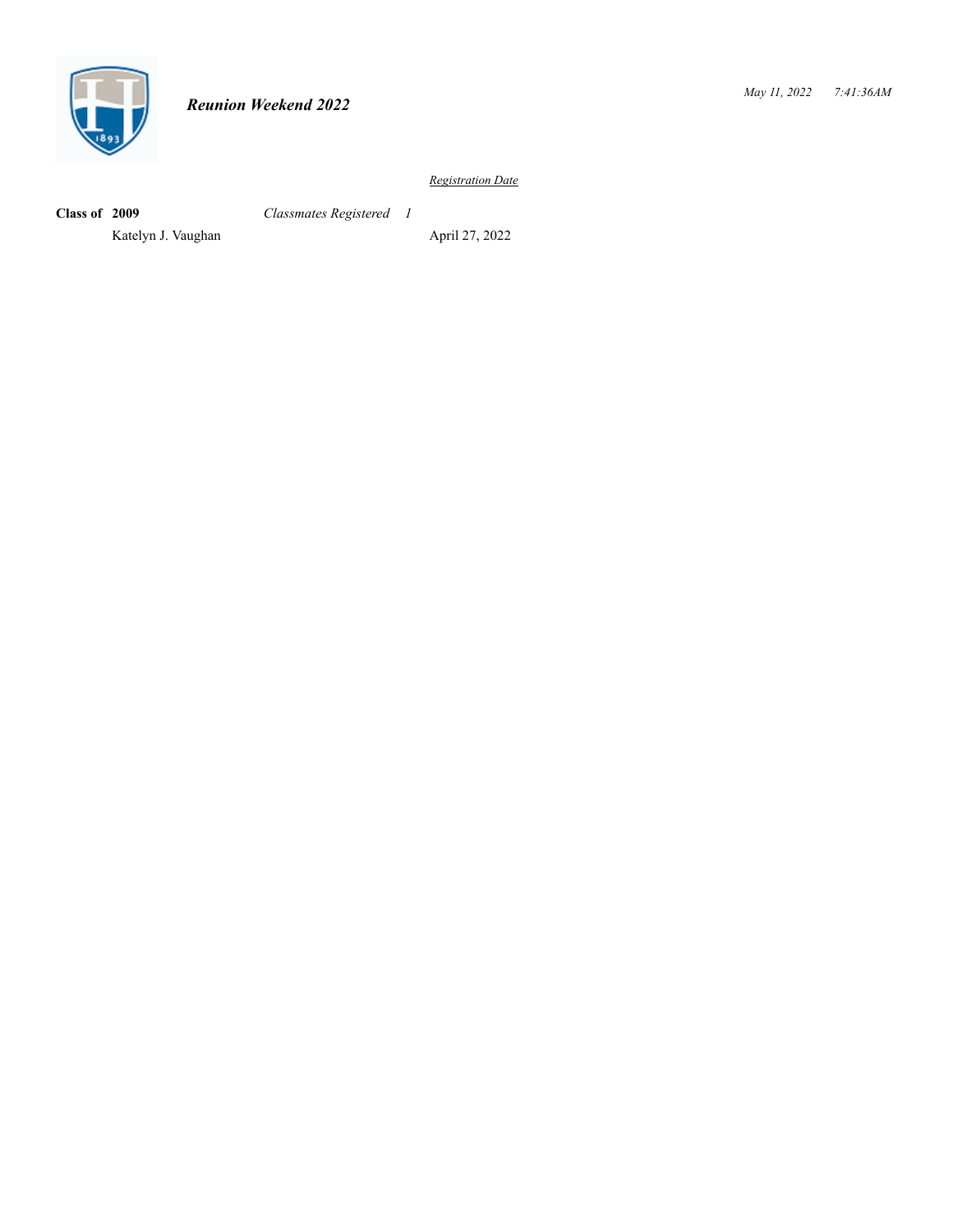

| Class of 2012 |                    | Classmates Registered 4 |                |
|---------------|--------------------|-------------------------|----------------|
|               | Lauren M. Hagan    |                         | May 11, 2022   |
|               | Jessica S. Henry   |                         | April 25, 2022 |
|               | Laura Saad Voelker |                         | April 19, 2022 |
|               | Julia Banks Walker |                         | May 11, 2022   |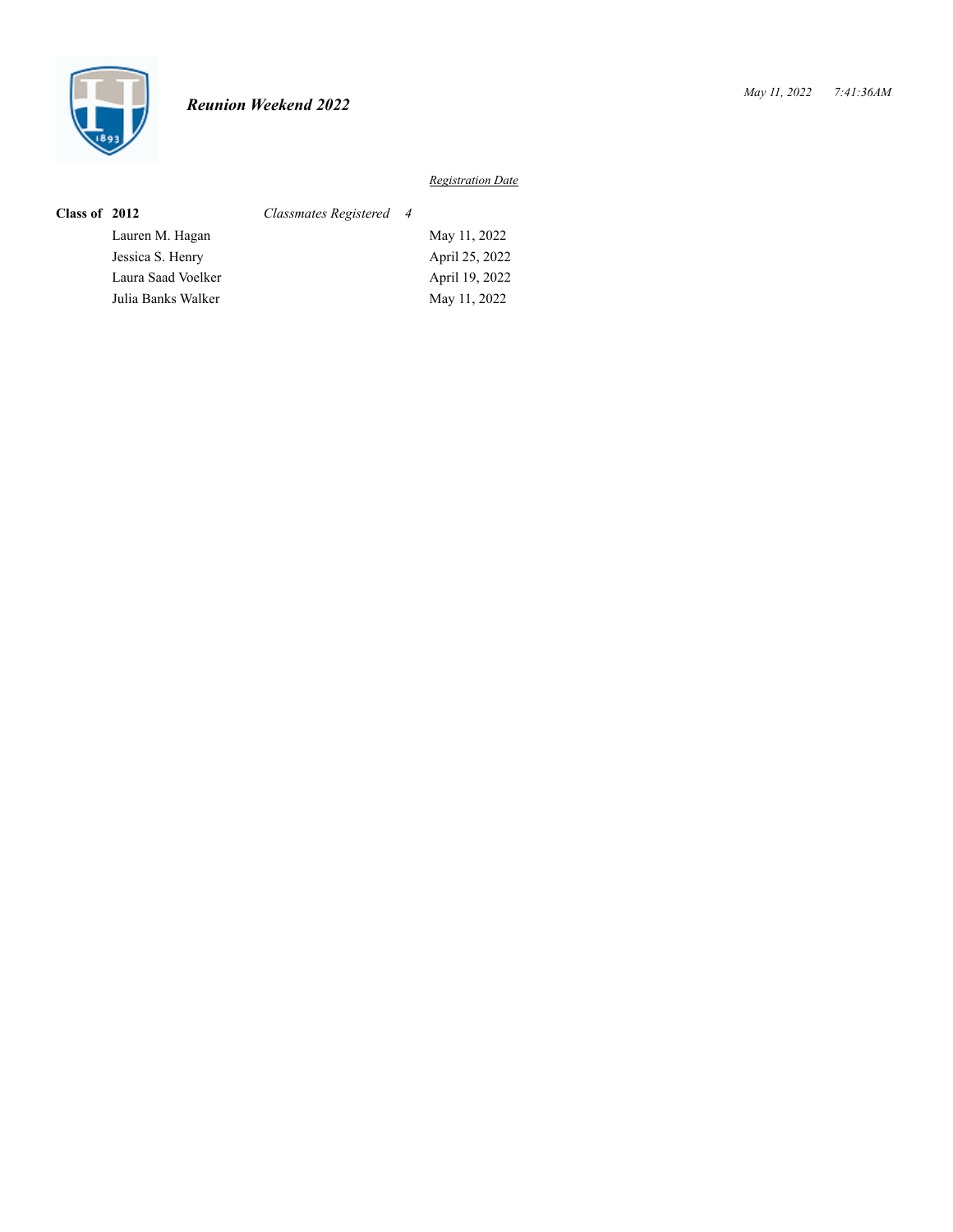

**Class of 2013** *Classmates Registered 1*

Maria Moss Smaldore May 11, 2022